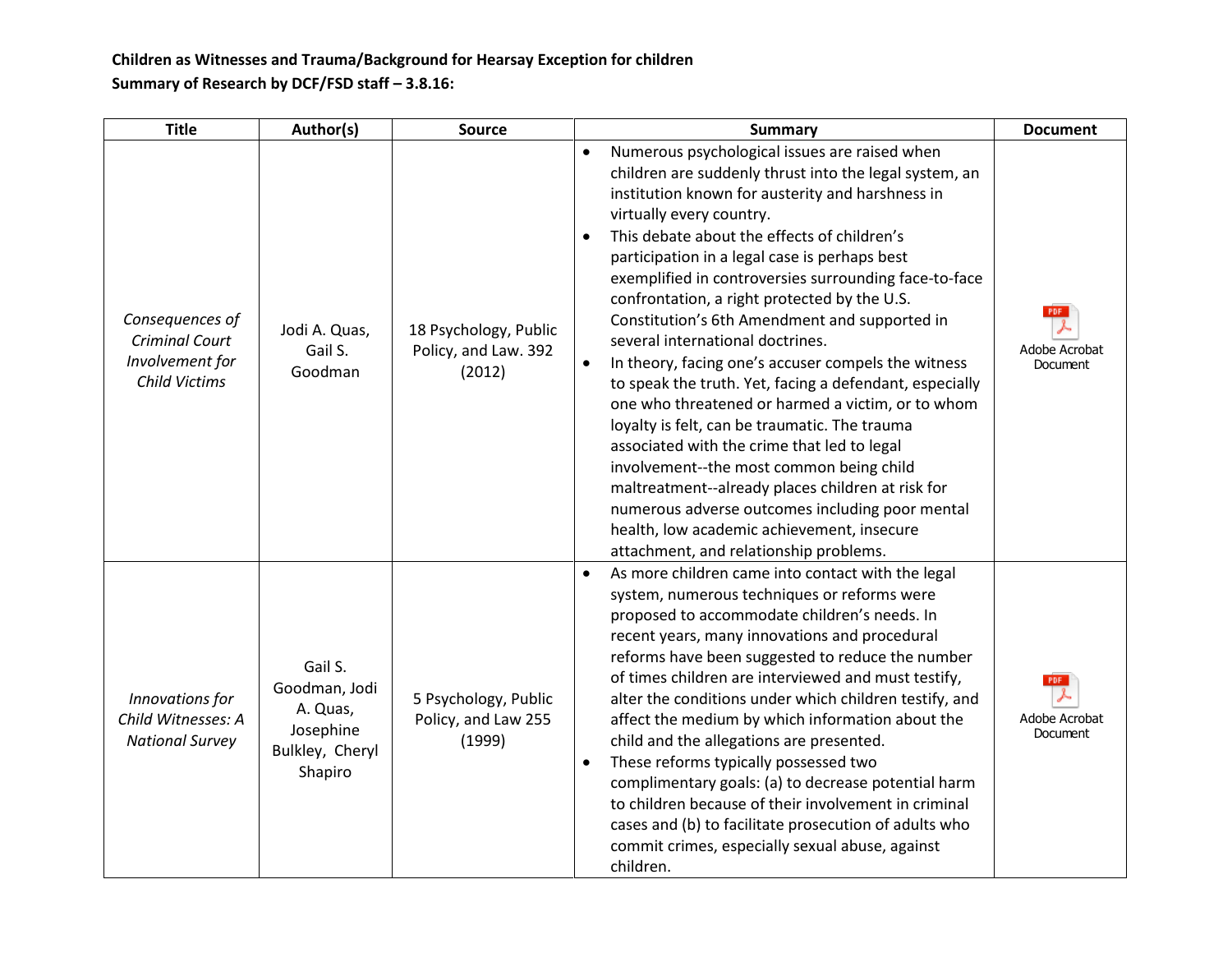| Helping a Child be a<br>Witness in Court:<br>101 Things to<br>Know, Say, and Do                                                   | Alison<br>Cunningham,<br>M.A., Lynda<br>Stevens, M.Ed.,<br>R.S.W., C.P.T.                                   | http://bit.ly/1Q8WgE3 | $\bullet$ | Most children are testifying about someone they<br>know. Children are usually victimized by or witness<br>crimes committed by people they are related to or<br>live with, neighbors, family friends, or people they<br>meet in professional capacities. So there may be<br>some degree of on-going contact, or the potential for<br>contact, between the child and the accused.<br>Children find testifying to be an extremely stressful<br>experience. Anticipatory anxiety in children can<br>manifest as sleep disturbances, lack of appetite, poor<br>concentration at school, social isolation, somatic<br>complaints such as tummy aches, apparent over-<br>reaction to little problems that arise, agitation, etc.<br>Symptoms can increase in frequency and intensity as<br>the court date approaches and, as suggested in the<br>next section, be more intense and debilitating in<br>children who were traumatized by what they<br>experienced or saw. As we have documented in our<br>research, children vividly recall their worries and<br>anxiety even years after testifying. | <b>PDF</b><br>Adobe Acrobat<br><b>Document</b> |
|-----------------------------------------------------------------------------------------------------------------------------------|-------------------------------------------------------------------------------------------------------------|-----------------------|-----------|----------------------------------------------------------------------------------------------------------------------------------------------------------------------------------------------------------------------------------------------------------------------------------------------------------------------------------------------------------------------------------------------------------------------------------------------------------------------------------------------------------------------------------------------------------------------------------------------------------------------------------------------------------------------------------------------------------------------------------------------------------------------------------------------------------------------------------------------------------------------------------------------------------------------------------------------------------------------------------------------------------------------------------------------------------------------------------------------|------------------------------------------------|
| Measuring up:<br>Evaluating<br>implementation of<br>Government<br>commitments<br>to young witnesses<br>in criminal<br>proceedings | Joyce Plotnikoff,<br>Richard<br>Woolfson                                                                    | http://bit.ly/1RYVdLv | $\bullet$ | Even with implementation of supports such as: direct<br>help, pre-trial visits to court, youth needs<br>assessments, evaluation of young witness support,<br>ensuring appropriate questioning at court, avoiding<br>delay of cases in court (timeliness), addressing safety,<br>and listening to the young witness, the study suggests<br>that there still are no real mechanisms to get<br>feedback from children under 16, and inconsistent<br>use of court room accommodations resulting in<br>dissatisfaction of the children and youth.                                                                                                                                                                                                                                                                                                                                                                                                                                                                                                                                                 | Adobe Acrobat<br><b>Document</b>               |
| The Victimization of<br>Children and Youth:<br>A Comprehensive,<br><b>National Survey</b>                                         | David Finkelhor,<br>Ph.D., Richard<br>Ormrod, Ph.D.,<br>Heather Turner,<br>Ph.D., Sherry L.<br>Hamby, Ph.D. | http://bit.ly/1UkvRrT | $\bullet$ | A problem within our current fragmented approach is<br>that it fails to show the interrelationships among<br>different kinds of victimization. Some victimization<br>types characteristically involve multiple offenses.<br>Other victimizations are precursors or catalysts for<br>new victimizations.<br>Focusing on defining different types of victimization<br>may take away from more important issues.                                                                                                                                                                                                                                                                                                                                                                                                                                                                                                                                                                                                                                                                                | Adobe Acrobat<br>Document                      |